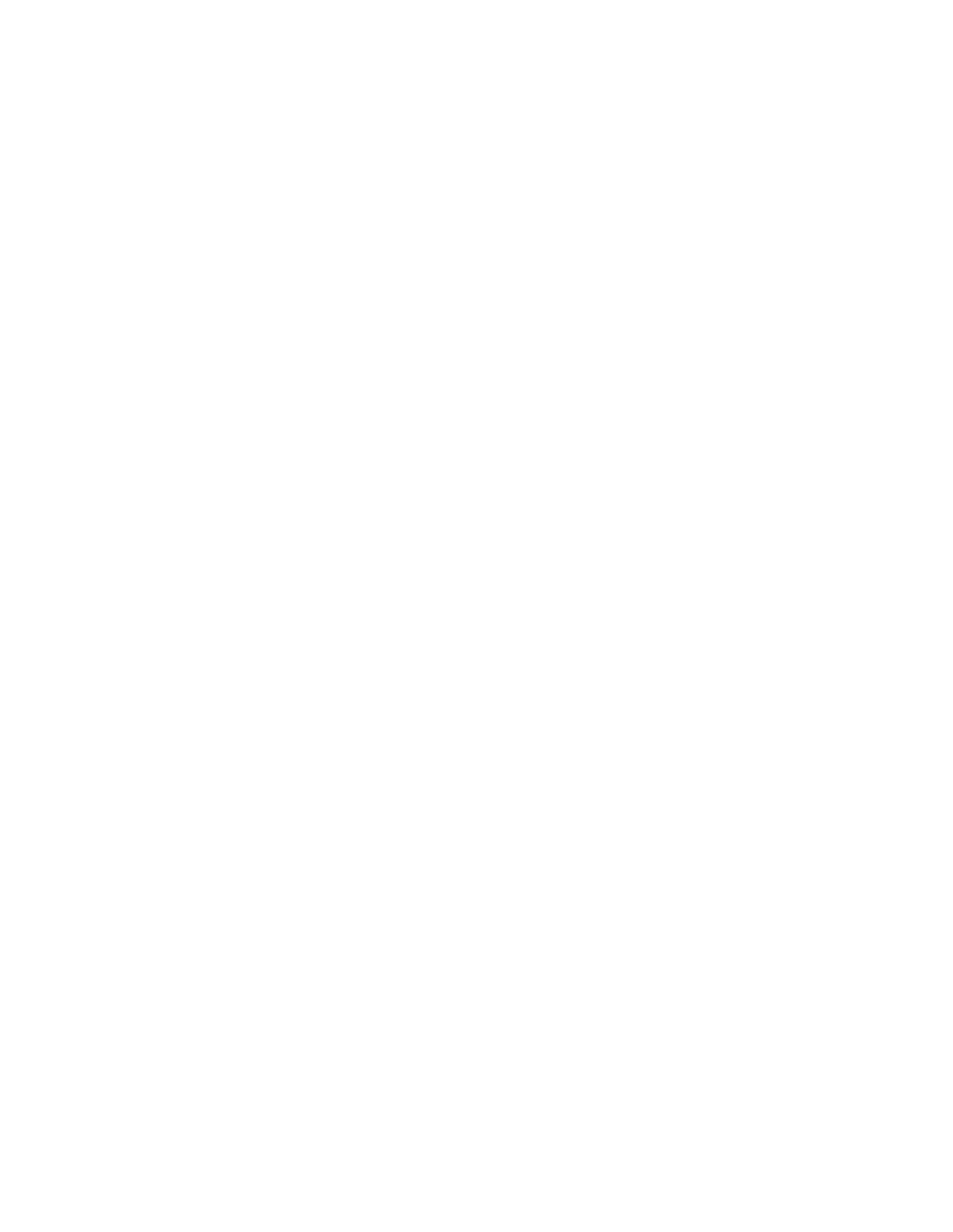### Message from the Minister, the Chair, and the CEO

Guided by Nova Scotia's *jobsHere* plan, NSBI has been building with our partners on Nova Scotia's strategic assets and significant opportunities to accelerate economic growth:

- A strategic global location.
- A highly developed education and training system with advanced research and development capacity.
- Rural communities with opportunities to innovate and add higher value to natural resources.
- A dynamic and growing regional city.
- Untapped potential for renewable energy and clean technology.
- An expanding creative economy.

More than ever, we need a mix of strong international companies and solid domestic businesses to fuel our economy. NSBI will use all its resources to help Nova Scotia businesses become more globally competitive and to attract new business investment into Nova Scotia.

Successes realized during 2012 serve as examples. Working together with Projex, a Calgary-based engineering services firm, we have helped answer both the company's need for engineering services and the need of growing ranks of engineering graduates for new, higher-value jobs in Nova Scotia. Investing in our people happens both at the front end, thanks to education and training, and at graduation – making sure there are more options for in-demand jobs in Nova Scotia. Projex is also partnering with small and medium-sized Nova Scotia businesses to help fulfill contracts in Alberta. Projex's growth opens not only new career opportunities in Nova Scotia but also new supply chain and market entry opportunities for home-grown Nova Scotia businesses via Projex.

In another example, IBM's growth announced last year goes well beyond the 500 significant new jobs that will be created. The company and its new academic partnership with Nova Scotia universities and the NSCC will lead to new private sector investment in research, and the partners will develop curricula in the in-demand field of analytics (finding business value in massive amounts of raw data). IBM's new centre will drive growth from developing new international products, new business, new analytics initiatives, and research.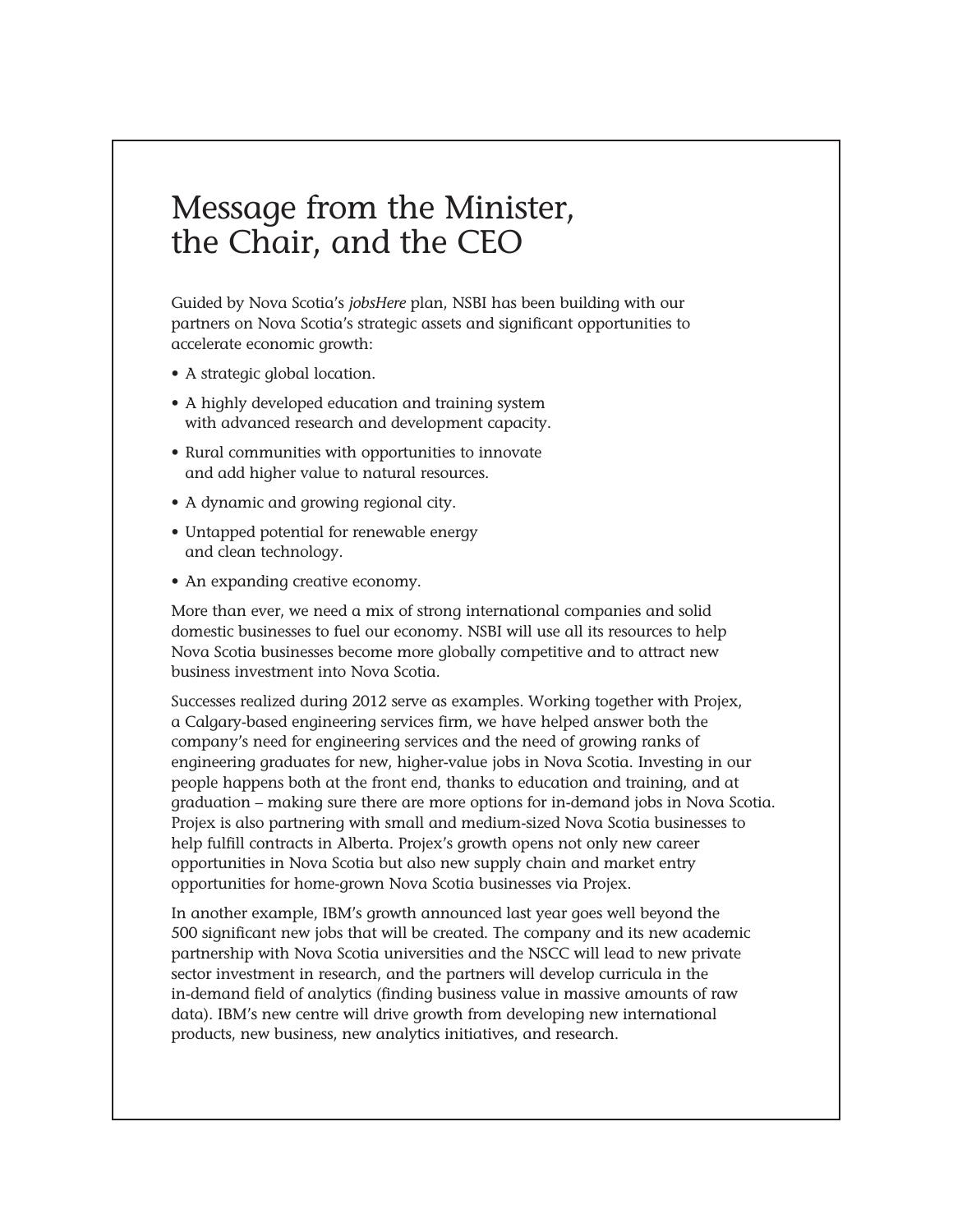In 2013–2014, NSBI will continue delivering on the *jobsHere* plan to grow the Nova Scotia economy, by helping Nova Scotia companies to increase export sales and diversify markets, to work with partners across the province to attract outside investment to Nova Scotia, to effectively leverage the benefits of new direct investment to flow through the domestic economy, and to support entrepreneurship, innovation, and productivity.

How NSBI will achieve this is further laid out in this annual plan:

- To maximize the contribution NSBI and its clients have made to the overall economic prosperity of the Province of Nova Scotia.
- To deliver effective client solutions, resulting in maximum value and client impact.
- To have an engaged high-performance team with the right expertise and capabilities, empowered to achieve NSBI's goals.
- To develop a culture of continuous improvement in collaboration with our partners.
- To harness the collective strengths of partners and business leaders to identify and leverage opportunity.

The pinnacle of success will be to create a self-sustaining cycle in which more global trade triggers more investment. In turn, this creates more high-value jobs, more innovation, more entrepreneurship, and more trade, resulting in a stronger, more robust economy here at home within an increasingly changing global marketplace.

Percy Paris Minister of Economic and Rural Development and Tourism

Janice Stairs Chair of the Board, Nova Scotia Business Inc.

Stephen Lund President & CEO, Nova Scotia Business Inc.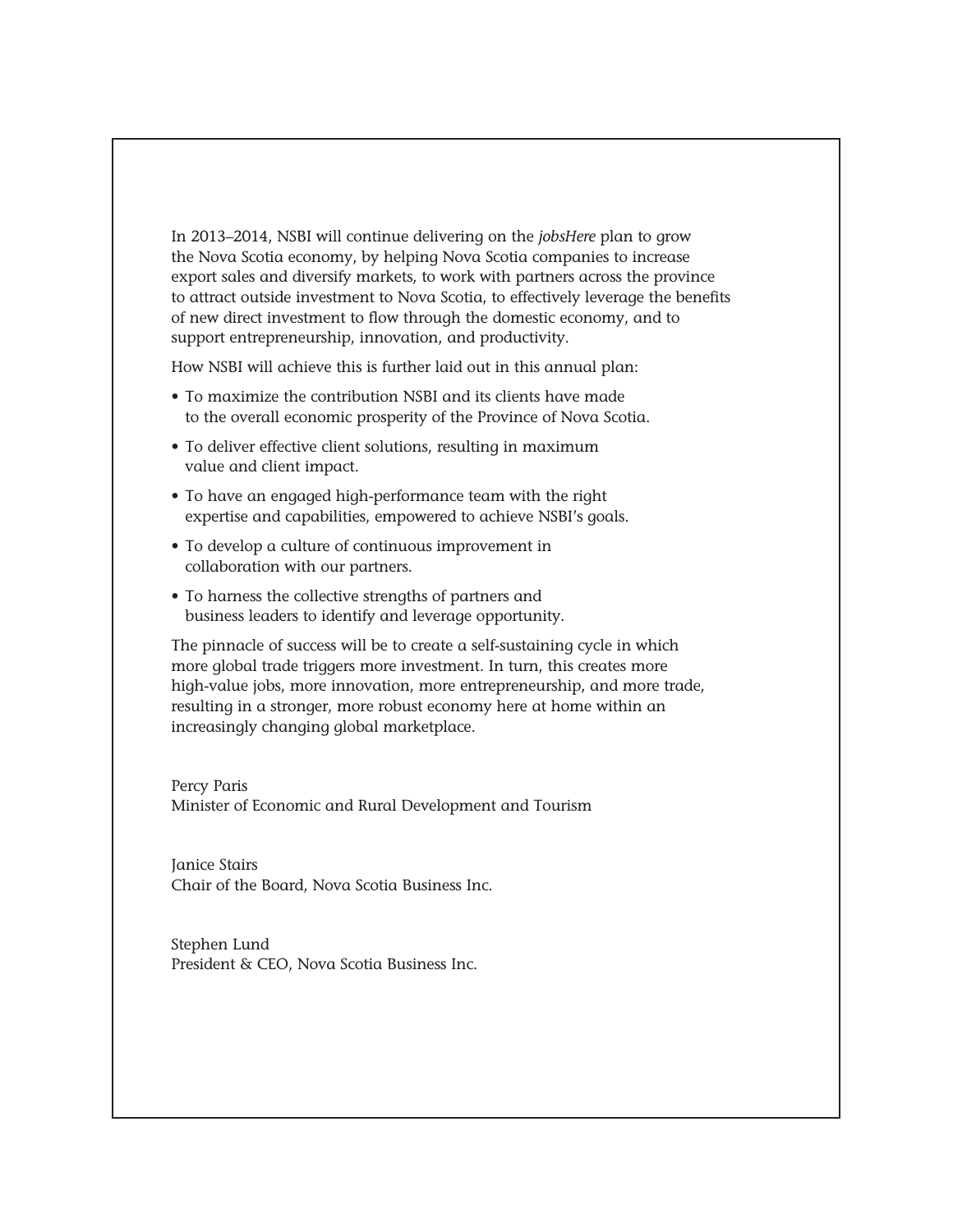#### **Business Plans** *Nova Scotia Business Incorporated*

## Mission

*Through business development, NSBI drives a strong, prosperous and globally competitive Nova Scotia.*

## Vision

*To proactively deliver business development solutions that drive value to our clients and contribute to the economic growth of Nova Scotia.*

NSBI's mission and vision are aligned with *jobsHere*, the province's economic plan released in 2010. NSBI's business development operations are key to delivering results and supporting the success of this plan.

NSBI will focus its resources on delivering mandate-specific initiatives related to the three priorities of *jobsHere*: learning the right skills for good jobs, growing the economy through innovation, and helping businesses be more competitive globally.

## Mandate

Created in 2001, NSBI is the lead business development agency for the Province of Nova Scotia. In conjunction with its partners, NSBI brings Nova Scotia businesses to the world and attracts global investment to Nova Scotia.

NSBI's act requires the corporation to fulfill the following:

The object of the Corporation is to promote economic development in the province through

- (a) business development, retention and expansion,
- (b) the establishment of new businesses in the province, and
- (c) trade development and expansion

in accordance with strategic directions established by the Department and the strategic plan of the Corporation. 2000, c. 30, s. 15.

As such, NSBI works with the Department of Economic and Rural Development and Tourism (ERDT) and other partners to provide programs and services that support businesses – large and small – across the province.

NSBI understands that successful and growing economies need the following four economic drivers: new direct investment (NDI), export, entrepreneurship, and innovation.

Increased trade increases investment. And more investment leads to more trade. They dramatically affect the province's ability to support and develop entrepreneurship and stimulate innovation. New direct investment accelerates knowledge and skill transfer, often bridging the innovation gap. Working in tandem, these connections create a positive and self-sustaining cycle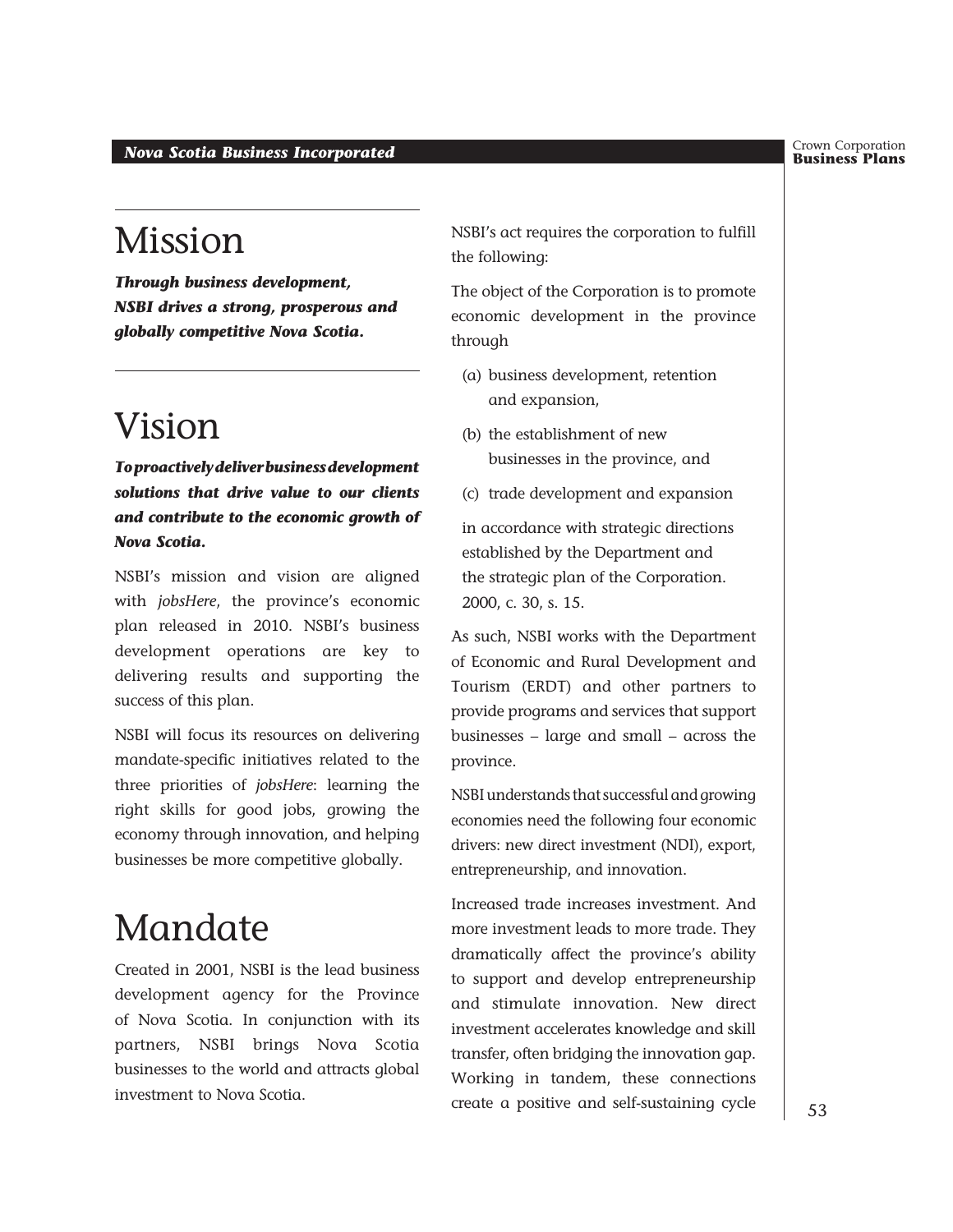

of economic growth and opportunity for our province.

With its mandate and its role along with those of its partners, NSBI is committed to

- being the first point of contact for all commercial entities requiring business financing, with the exception of major industrials and operations of regional significance or strategic importance to the province
- helping regions attract the right type of investments
- supporting existing business development, retention, and expansion
- creating employment for Nova Scotia's highly skilled workforce
- assisting Nova Scotia businesses in becoming more productive, competitive, and profitable
- working with businesses in Nova Scotia to showcase their products and services in a global marketplace
- helping companies engage in international commerce

This work with local and international companies results in higher-value jobs, generating higher income tax revenues for the province, and leads to long-term, sustainable economic prosperity.

## Core Business Areas

NSBI's core client-facing business functions (trade development, business financing, venture capital, and investment attraction) are proactively focused on business development. These divisions work in concert with corporate-wide teams – including corporate strategy and intelligence, marketing and communications, human resources, corporate services, and corporate office – to achieve NSBI's goal of bringing Nova Scotia businesses to the world and attracting global investment to Nova Scotia.

#### *Business Financing*

The NSBI business financing team uses its knowledge of local industries, priority sectors, and financial assistance structuring to provide solutions to Nova Scotia companies focused on competitiveness, productivity, growth, and expansion. Solutions may include loans, guarantees, trade-related financing, and payroll rebates (see Appendix 1) to companies in Nova Scotia.

NSBI financing is designed to supplement other products in the marketplace that might not fully meet the needs of companies. Trade financing helps Nova Scotia companies to deliver on export-related opportunities. Payroll rebates offered by business financing are used to incent incremental growth of Nova Scotia–owned companies and to support companies in priority sectors.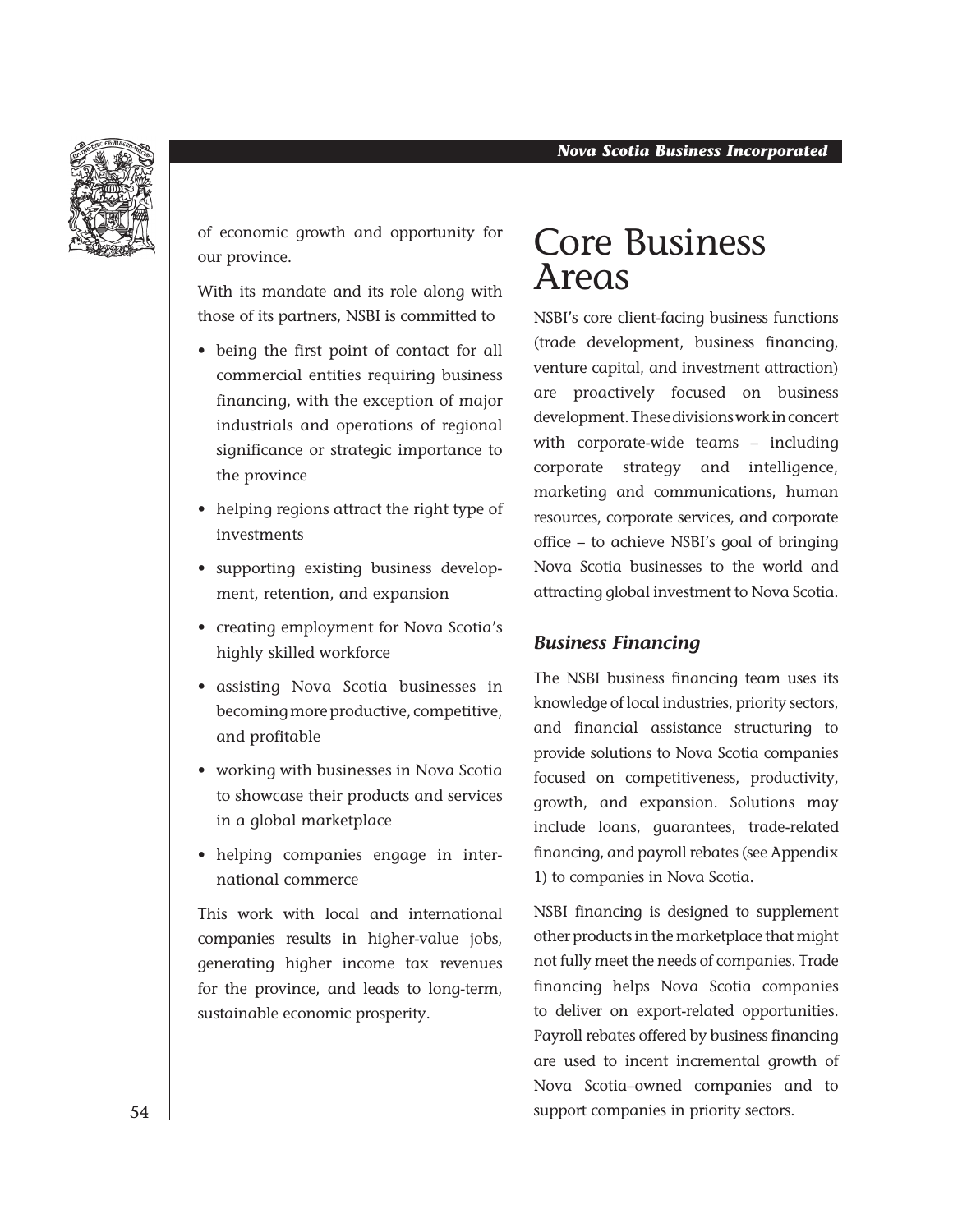#### *Venture Capital*

NSBI venture capital group currently manages over \$50 million in allocated capital across 12 companies. The NSBI venture capital fund provides investments between \$1 million and \$15 million with co-investors to assist companies throughout the province to further business growth, product development, and market expansion. NSBI venture capital's strategic investment focus is in mid- to late-stage market opportunities ranging from the life sciences to diverse opportunities in multimedia, IT, and aerospace sectors.

NSBI venture capital actively invests in companies that have a sustainable competitive advantage, truly disruptive technology, strong management, and measurable sales based on high-growth revenue models. The venture capital team provides capital, strategic direction, and advice to help promising companies achieve their full potential and provide a return on invested capital. NSBI's venture capital practice is a complement to Innovacorp investments and offers a continuum of investment for innovative companies who have demonstrated potential for further growth.

#### *Trade Development*

NSBI's trade development team focuses on helping Nova Scotia companies be more competitive globally. Organized by sector, with geographic sub-specialties, the trade

development team works with businesses, universities, and institutions throughout the province that have an exportable product, service, or technology, or a need for sourcing external capital or inputs.

Partnering with provincial and federal government departments, agencies, and industry associations, NSBI's trade development team is focused on taking companies to global markets to meet with potential buyers, partners, or suppliers. NSBI continues to offer trade-related research and market intelligence services to Nova Scotian companies through its Trade Market Intelligence (TMI) service.

NSBI trade development executives work closely with new exporters, encouraging them to diversify trade outside provincial borders. Specifically, outreach through initiatives such as the ACOA Nova Scotia / NSBI In-Market Education Missions, Trade Team Nova Scotia's Export Rallies, Doing Business in (...) sessions, and NSBI's leadership of the provincial Export Achievement Awards have exposed many new companies to the opportunities presented by international trade.

The NSBI trade development team also supports government departments and agencies that have products and services of interest to foreign markets to help them prepare their products for sale and connect with potential buyers in these markets.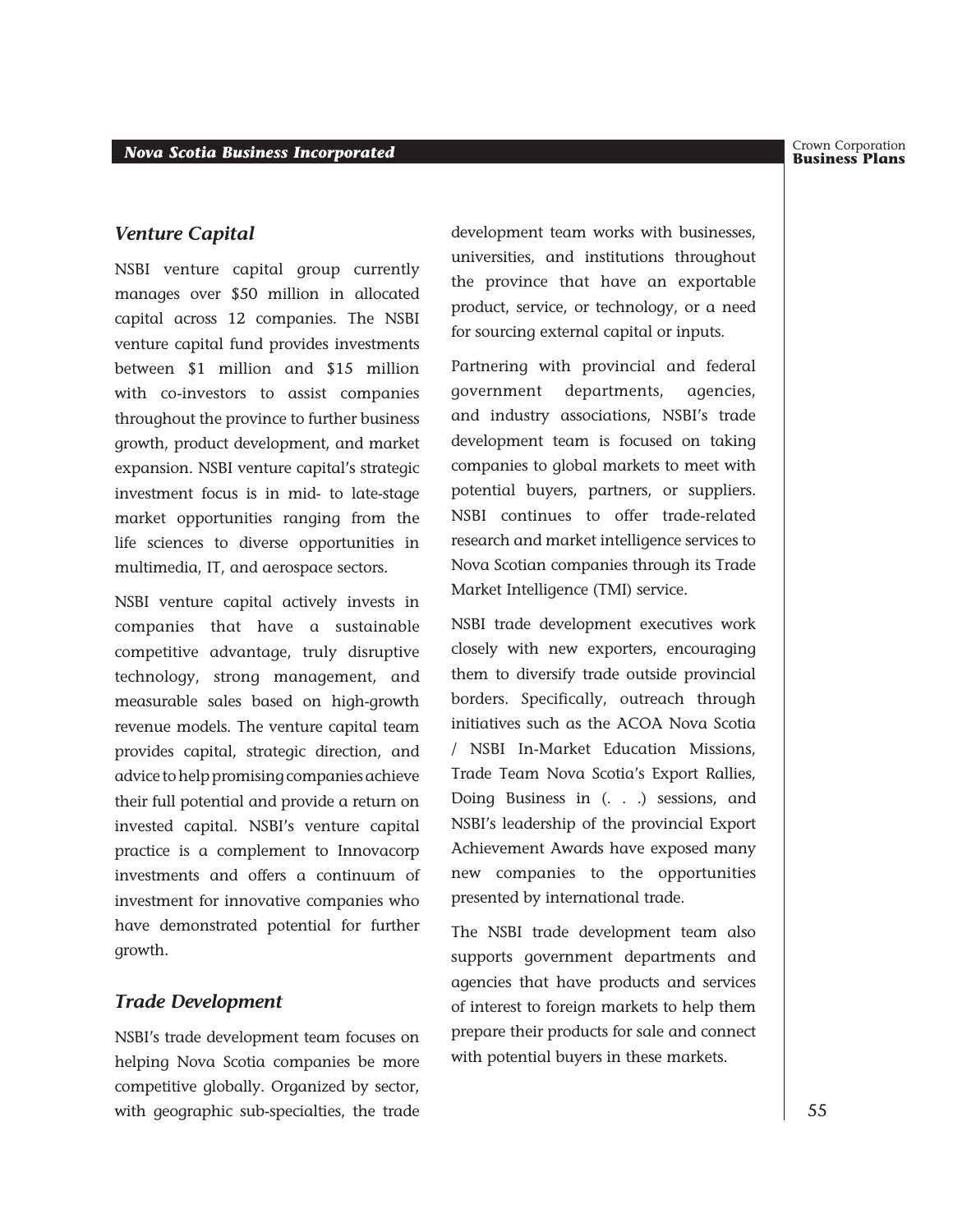

#### *Investment Attraction*

The NSBI investment attraction team comprises sector-focused specialists who attract sustainable, export-oriented, valueadded business investment to the province.

Using a proactive approach, NSBI investment attraction specialists promote the competitive advantages of doing business in Nova Scotia on the global stage. To be competitive in the global pursuit of investment, Nova Scotia must offer incentives. One such incentive is the payroll rebate, a performance-based incentive offered to eligible companies expanding in, or locating to, Nova Scotia (see Appendix 1). NSBI's investment attraction team leverages the full suite of provincial economic development offerings to deliver the ideal client solution that best supports the client's business case and the provincial economic benefit.

The investment attraction team works closely with the trade development team to identify and leverage joint opportunities internationally, such as conferences and investment forums. The two teams also work together to ensure that export-oriented domestic companies are positioned to partner or supply goods and services to international companies attracted to the province.

The NSBI investment attraction team also works directly with ACOA, DFAIT, ERDT, and other government partners to attract inward investment to Nova Scotia.

NSBI uses the entire provincial business development toolkit to remain competitive with other competing jurisdictions.

# Planning Context

#### *Global Economic Environment*

As the last several years have made clear, Nova Scotia's economic performance is deeply influenced by events and the economic health of the world outside its borders. The economic recovery from the "great recession" continues to be slower worldwide than many forecasters anticipated, as 2012 marked another year that they reduced forecast growth. Europe has slipped into another recession, and a number of developing economies have growth calming. Uncertainty driven by concerns over sovereign debt in Europe, a slow American recovery with periods of political gridlock, and slower growth in emerging markets serve to act as a drag on confidence affecting private sector investment. Although well below prerecession levels in many measures, the American economy is starting to show some signs of a strengthening recovery. Nova Scotia's immediate outlook is expected to be slower than long-run trends, but in the medium-term a number of projects (e.g., naval ships contracts, Nova Centre) will enhance Nova Scotia's growth projections in the future.

56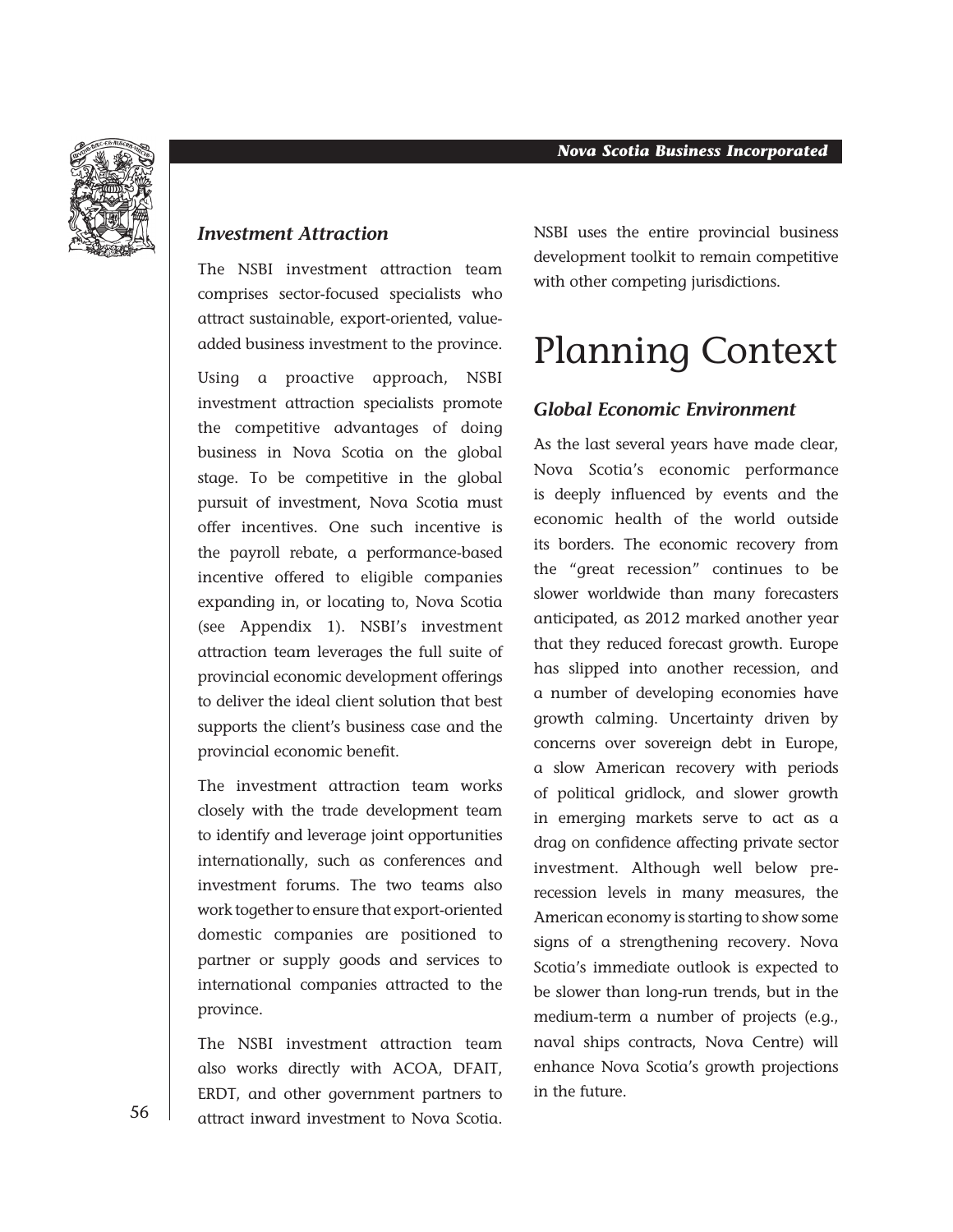Crown Corporation<br>**Business Plans** 

Economic growth in Nova Scotia is strongly linked to investment and trade performance. Combine this with the ongoing restructuring of the Nova Scotia economy, and *jobsHere* continues to be very relevant. Learning the right skills for good jobs, growing the economy through innovation, and helping business be more competitive globally, with the common emphasis on improving productivity, are a continuing focus for economic development efforts in Nova Scotia.

#### *Strategic Goals*

The plan for 2013–2014 is rooted in driving net new activity by emphasizing new direct investment and export. NSBI's ability to support the flow of domestic growth and to better distribute the benefits of new investment across the provincial economy is founded on the grounds that new direct investment and export stimulate and accelerate entrepreneurship and innovation. This is how we position trade and investment as critical to growing the economy and relevant for domestic companies and rural Nova Scotia.

In order for NSBI to more effectively achieve its strategic goals and support the implementation of *jobsHere*, the following key priorities have been identified.

### **Priorities** for 2013–2014

#### *Results and Impact*

NSBI's approach to business development over the past 10 years has been clientcentric with a focus on driving results through strategically identifying and targeting opportunities. This approach has led to increased provincial investment, jobs, and payroll growth as well as leading to more productive and competitive domestic businesses. NSBI will continue to focus on proactively targeting highpotential companies in priority sectors, seeking opportunities to maximize client growth and sustainability in Nova Scotia.

More specifically, NSBI will build on the *sector development* work completed in 2012– 2013 by further defining and implementing NSBI's Sector Teams. These teams will work collaboratively across all NSBI business units with a focus on key sectors and assets that can be levered to achieve maximum results.

#### **NSBI key business sector focus:**

- Financial services insurance / fund administration
- Defence, security, aerospace
- ICT
- Gaming / interactive media
- Life sciences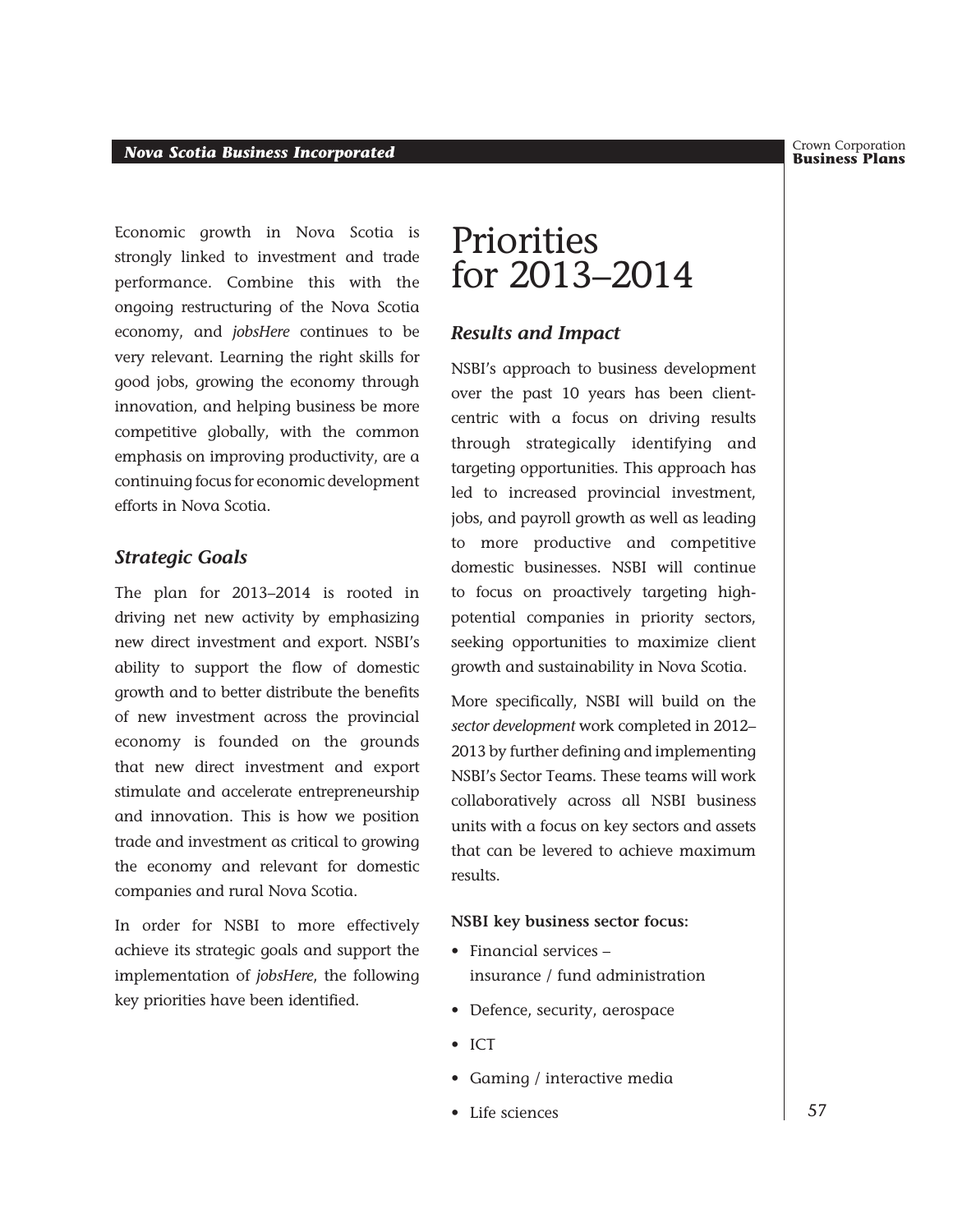

#### *Nova Scotia Business Incorporated*

- Ocean technology
- Clean technology
- BPO / KPO / shared services
- Manufacturing
- Emerging markets

NSBI will build on the following areas in 2013–2014:

- Continue to collaborate with ERDT on the development and implementation of provincial sector strategies.
- Collaborate with government partners to support the development and analysis of labour market information, which will influence Nova Scotia's value proposition and the competitiveness of specific sectors.
- Connect its clients to university research initiatives and innovation partnerships to support further research and development investment.
- Work with its partners to map and analyse Nova Scotia's unique assets, identify specific investment targets, and enhance the provincial value proposition.

#### *Client Success*

To NSBI, success means attracting and expanding sustainable companies to Nova Scotia and helping Nova Scotia companies to grow globally. In order for NSBI to be successful in both areas, the corporation will extend

its account management process, which initially started in investment attraction. NSBI will apply account management in a coordinated fashion across all NSBI business units to achieve the following:

- Harvest existing foreign direct investment for incremental growth and investment (head office visitation program).
- Support international commerce, by providing customized market intelligence for Nova Scotia businesses on products or services in markets of interest.
- Analyse top clients by region and develop a long-term strategy with key partners to ensure their growth and sustainability in the province.
- Working with key partners to leverage key economic growth projects/contracts and clients to further develop supplier base and identify opportunities to expand into global supply chains.
- Facilitate provincial engagement of new clients to encourage community engagement leading to great corporate citizens.
- Work with companies to partner and leverage the innovation capacity of Nova Scotia–based companies, universities, and the Nova Scotia Community College (for example, IBM's new academic partnership with Nova Scotia universities and the community college will lead to new private sector investment in research, and the partners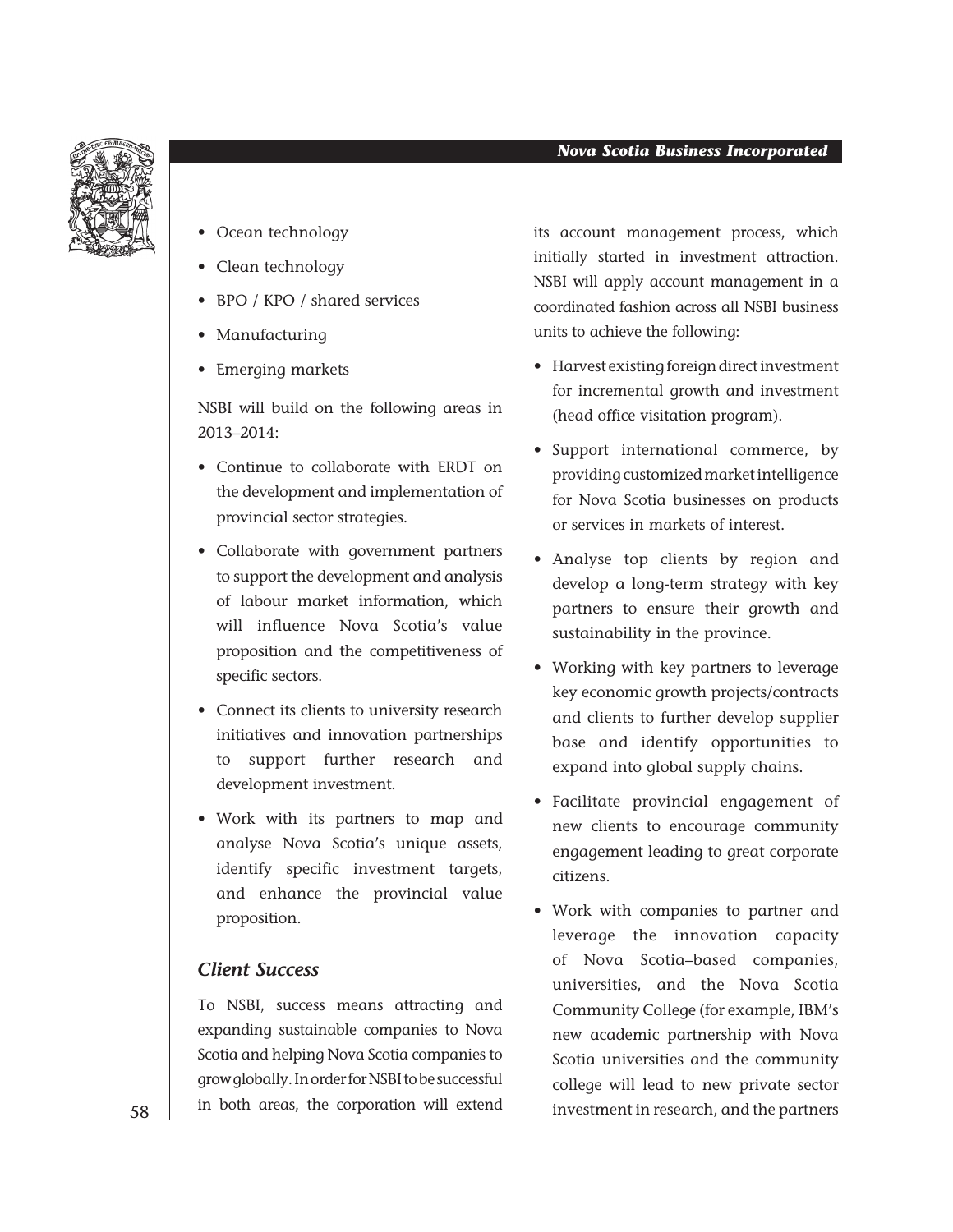#### *Business Incorporated* **Business** *Incorporated* **Business Plans** *Business Plans*

will develop curricula in the in-demand field of analytics – finding business value in massive amounts of raw data).

• Explore ways to help clients to grow by investigating business development opportunities in foreign markets through export activity. (Helping NDI companies to attract contracts to their Nova Scotia operations will solidify their investment in this province and help them fulfill their growth mandate. This level of support on the ground helps further distinguish the province's offerings from competing jurisdictions.)

#### *People*

To deliver on the goals outlined in this plan, NSBI will continue its focus on being a responsive, integrated, and accountable organization. To date, NSBI's track record has come from its skilled employees with the talent to anticipate and respond to emerging issues in a progressively complex environment. Going forward, NSBI will continue to depend on its employees, and in 2013–2014, NSBI will focus on three key areas:

- Continuous training and development for leaders.
- A clear compensation program that will increase our ability to measure and report on our achievements and to celebrate our successes.

• An organizational structure that allows for future stability, workplace flexibility, and career opportunities to ensure future organizational success.

#### *Operational Effectiveness*

With increased competition for investment it is crucial for NSBI to meet its clients' needs and expectations. Whether workingcapital loans, market intelligence, or business development incentives to help win contracts, clients need the right resources to support their growth. Continually reviewing processes and resources and comparing our results to our organizational goals will ensure that NSBI is correctly positioned to offer the most efficient and effective service as possible.

NSBI will build on the following areas in 2013–2014:

- Implement a continuous improvement process to more accurately respond to business needs in all of NSBI's business units.
- Set realistic and measurable timelines concerning the transaction processes in order to meet client expectations.
- Conduct a post-transaction review to ensure that process was conducive to business needs and to determine if further process improvements are required.
- Share information learned and observations with partners.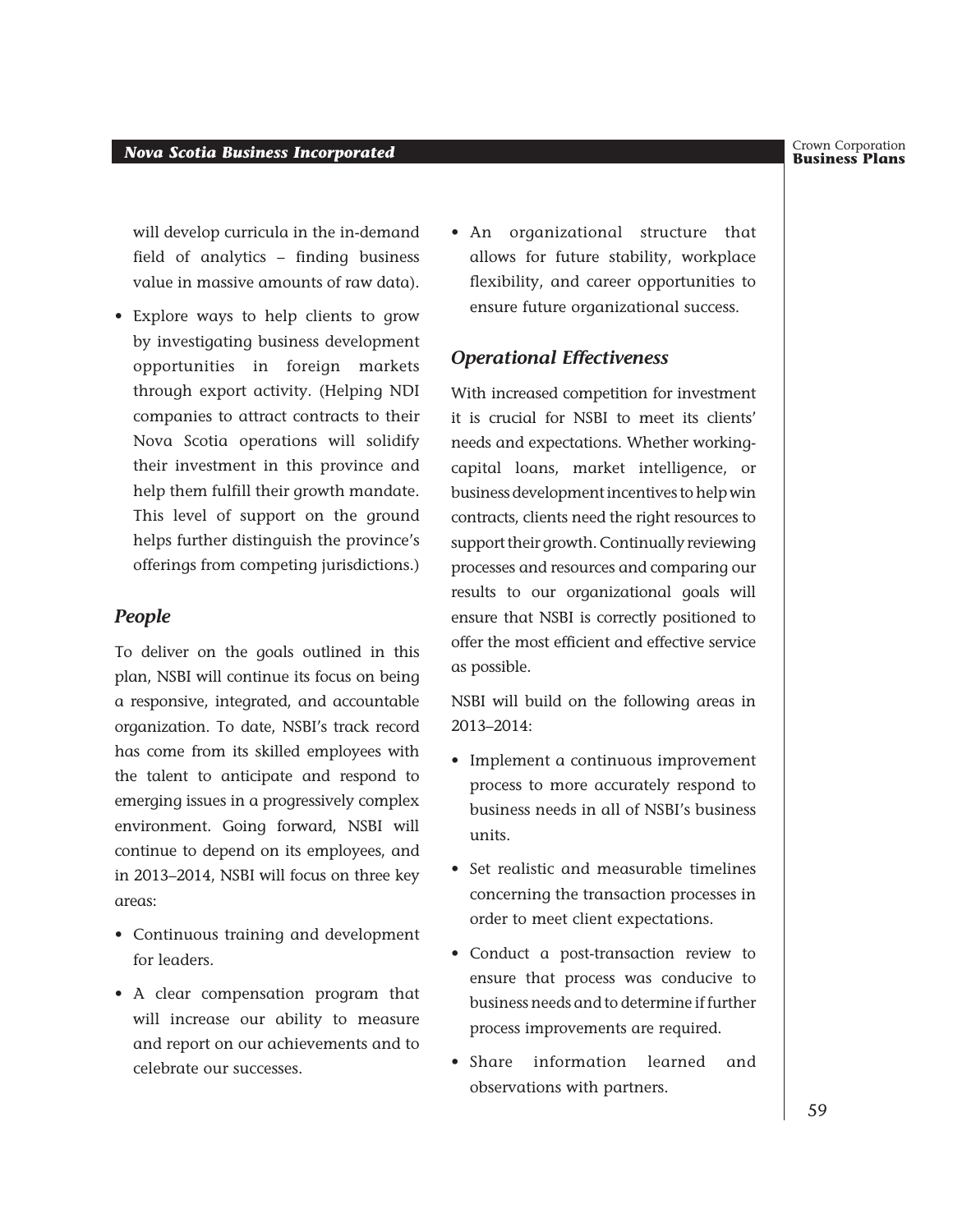

#### *Engagement*

A well-defined engagement strategy and specific engagement programs such as community Investment Readiness and ConnectNS will be priorities in 2013–2014 for NSBI and will enable focused collaboration with government, community partners, and businesses to achieve results. For example, community investment readiness is a process that employs a more focused, asset-based approach to identify opportunities in Nova Scotia's regions. With collaboration and capacity building as the foundation, this process will provide up-to-date information on rural assets, pinpointing opportunities for sector and business growth.

NSBI will build on the following areas in 2013–2014:

- Grow our ConnectNS network to generate business leads and increase awareness of Nova Scotia's business value proposition.
- Through community investment readiness, strengthen the collective voice of communities in Nova Scotia and facilitate their ability to access capital.
- Foster knowledge exchange with departments such as ERDT in order to learn from each other and to generate new innovative approaches.
- Create support linkages, networks, and partnerships that will strengthen organizational capacity and sustainability, thereby enhancing effectiveness and impact.

60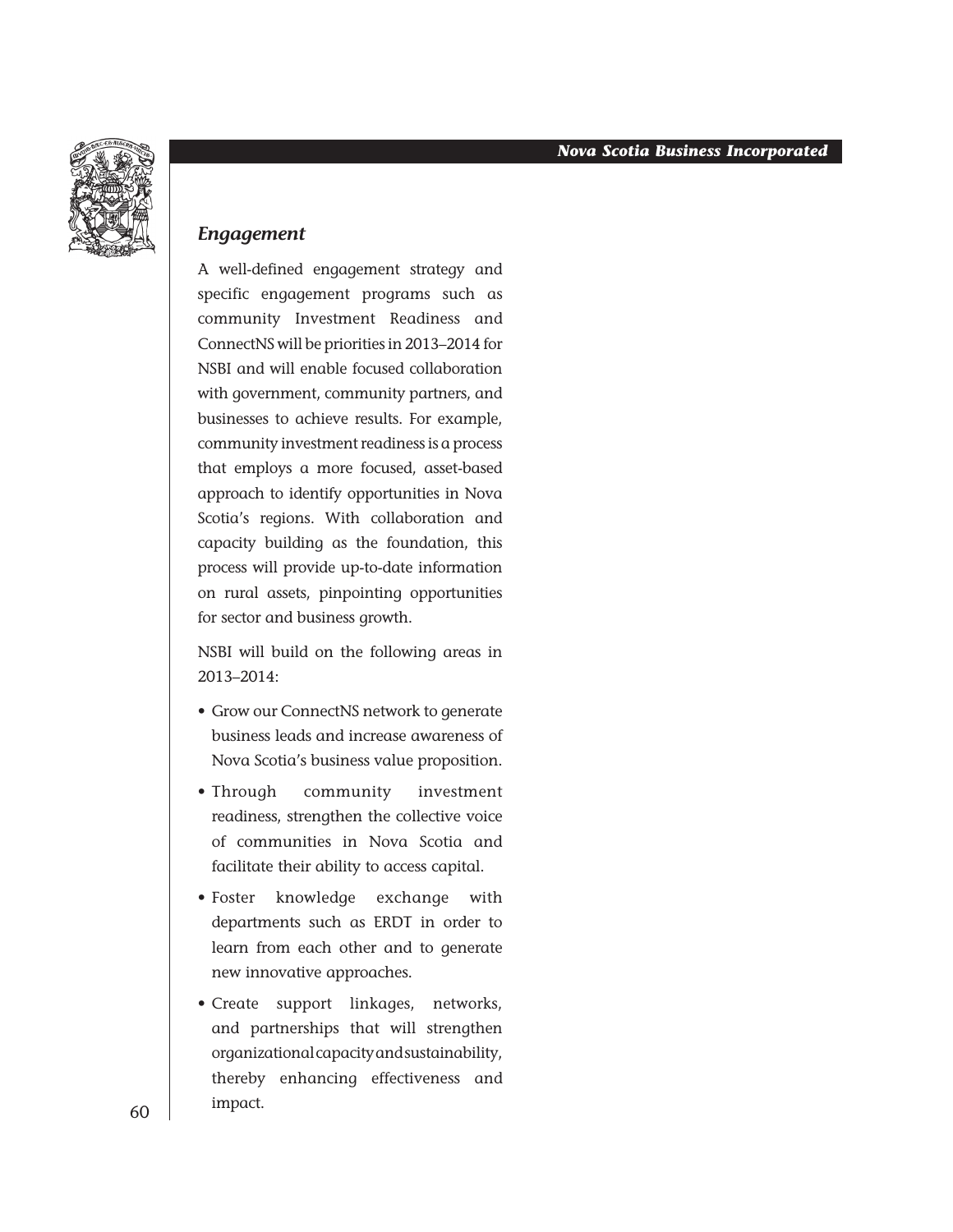Crown Corporation<br>**Business Plans** 

# Budget Context

By absorbing inflationary pressures and operating with a reduced operating budget, NSBI must continue to find efficiencies so that results are not negatively affected.

|                                                 | <b>Estimate</b><br>2012-13<br>(\$000) | Forecast<br>2012-13<br>(\$000) | <b>Estimate</b><br>2013-14<br>(\$000) |
|-------------------------------------------------|---------------------------------------|--------------------------------|---------------------------------------|
| Revenue                                         |                                       |                                |                                       |
| Provincial grants:                              |                                       |                                |                                       |
| Operating grant                                 | 9,994                                 | 9,994                          | 9,924                                 |
| Strategic investment fund                       | 15,563                                | 8,589                          | 10,000                                |
| Loan valuation allowance                        | 2,017                                 | 2,017                          | 2,447                                 |
| Gain on sale of properties                      | 467                                   | 26                             | 109                                   |
| NS Business Fund revenue: loans & equity 6,845  |                                       | 4,239                          | 3,351                                 |
| NS Business Fund revenue: parks & malls         | 337                                   | 404                            | 389                                   |
| Miscellaneous revenue                           | 1,520                                 | 1,851                          | 2,422                                 |
|                                                 | 36,743                                | 27,119                         | 28,641                                |
| <b>Expenses</b>                                 |                                       |                                |                                       |
| Operating expenses                              | 11,513                                | 11,845                         | 12,345                                |
| Strategic investments                           | 15,563                                | 8,589                          | 10,000                                |
| Provision for credit losses                     | 2,017                                 | 500                            | 2,447                                 |
| NS Business Fund expenses: parks & malls 1,338  |                                       | 439                            | 1,091                                 |
| NS Business Fund expenses: loans & equity 5,574 |                                       | 4,147                          | 2,389                                 |
|                                                 | 36,005                                | 25,520                         | 28,272                                |
| Excess of revenue over expenses                 | 738                                   | 1,599                          | 369                                   |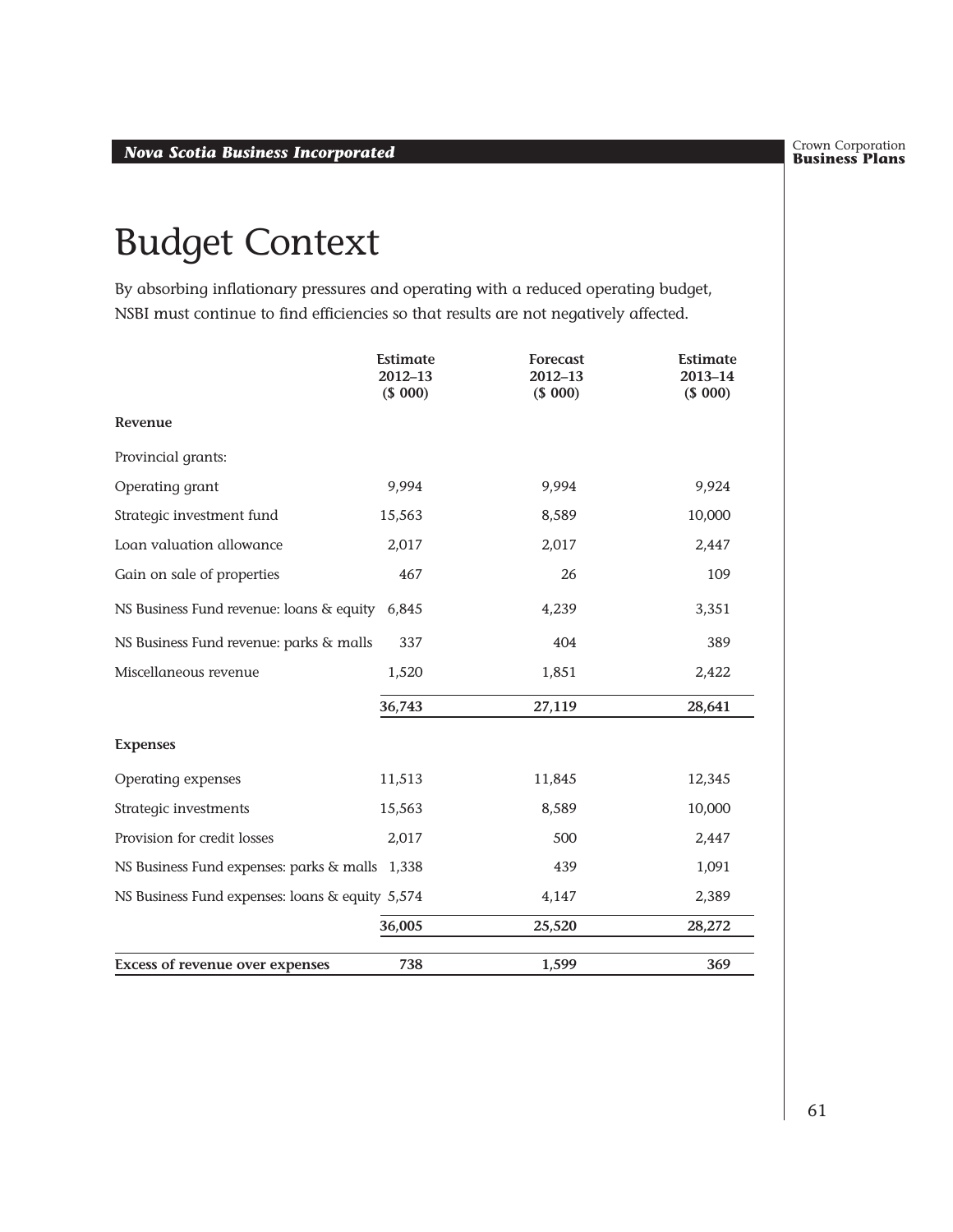

## Outcomes and **Performance Measures**

NSBI holds itself to the highest standards of corporate governance and accountability. As a results-driven organization, NSBI remains committed to measuring results that directly affect the goals of the organization. Under its five-year plan, and using NSBI's five strategic pillars, the following key accountability metrics have been built.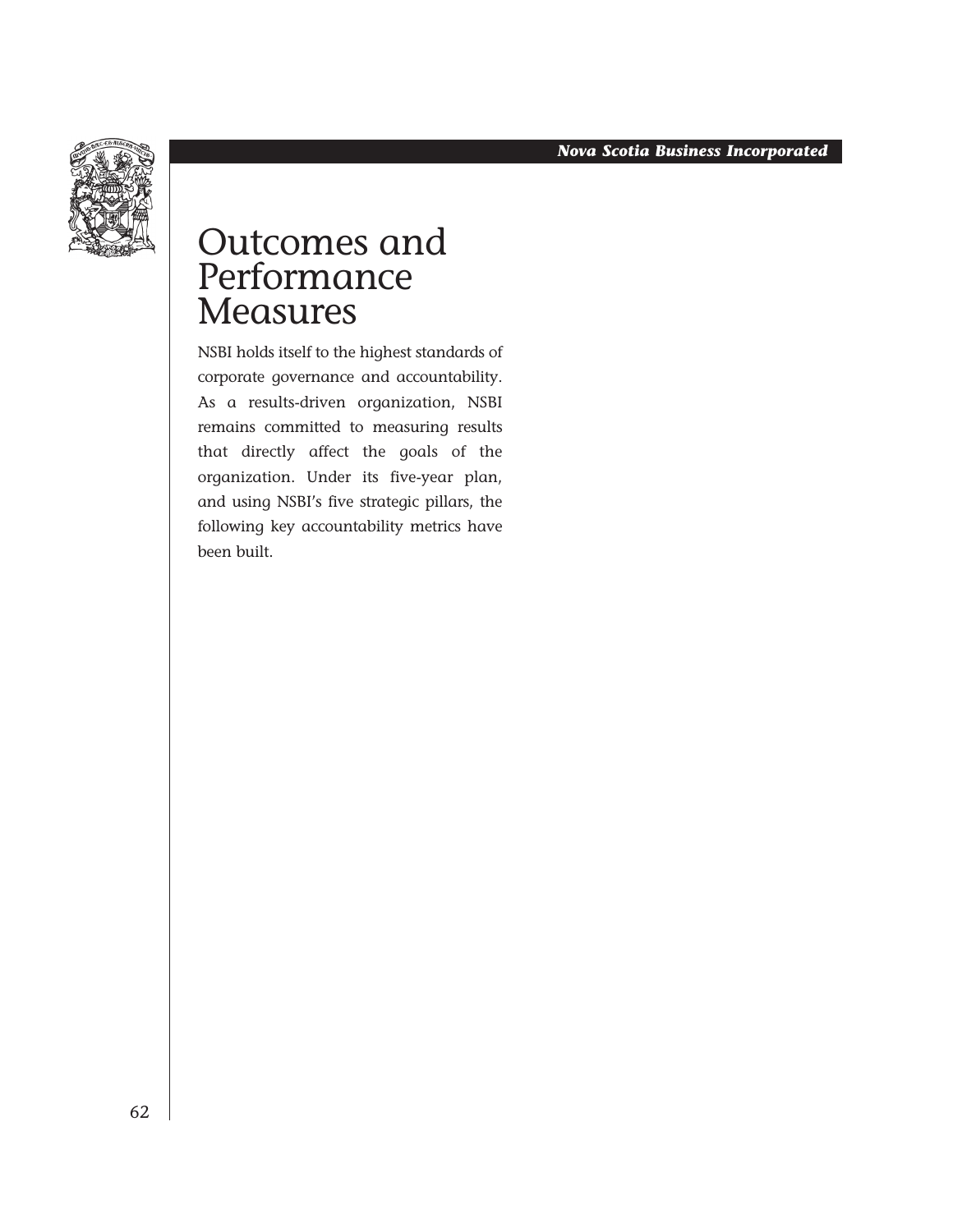| <b>CVAFFにくく</b><br>ر<br>ر<br>۱             |  |
|--------------------------------------------|--|
| こ つくとつ ろうさくせん<br>)<br> <br> <br>(~)()<br>ŧ |  |
| $\overline{\phantom{a}}$<br>)<br> <br>     |  |
| てくら こくろく<br>)<br>)<br>1<br>ミノソノシ<br>I      |  |

# Core Business Area 1 Investment Attraction  *Investment Attraction* **Core Business Area 1**

Attract and retain leading-edge, sustainable business investment. *Attract and retain leading-edge, sustainable business investment.* 

|                                     | And her all a left in the light of the product of the same of the second of the second of the second of the second of the second of the second of the second of the second of the second of the second of the second of the se                                                                                                     |                                                                                                        |                        |                                                                                         |
|-------------------------------------|------------------------------------------------------------------------------------------------------------------------------------------------------------------------------------------------------------------------------------------------------------------------------------------------------------------------------------|--------------------------------------------------------------------------------------------------------|------------------------|-----------------------------------------------------------------------------------------|
| Outcome                             | Measure                                                                                                                                                                                                                                                                                                                            | Trends                                                                                                 | $2013 - 14$<br>Targets | Strategies to Achieve Target                                                            |
| Client investment in<br>Nova Scotia | No. of projects committed by Investment<br>Attraction clients                                                                                                                                                                                                                                                                      | 2011-12:10<br>2008-09:10<br>$2009 - 10:13$<br>2012-13F: 8<br>2010-11:7                                 | $\overline{0}$         | Seek new sustainable businesses to relocate<br>or expand in Nova Scotia                 |
| Economic benefit<br>to Nova Scotia  | Average gross salary of new jobs forecast to be<br>created by Investment Attraction clients (1)                                                                                                                                                                                                                                    | 2008-09: \$48, 117<br>2010-11: \$51,316<br>2011-12: \$44,938<br>2012-13: \$55,000<br>2009-10: \$44,071 | \$45,000               | Attract and retain sustainable, export-oriented,<br>and value-added business investment |
| Fiscally prudent<br>financing       | Ratio of expected tax revenue to expected<br>payroll generation (2)                                                                                                                                                                                                                                                                | 2008-09: 70.1%<br>2009-10: 56.9%<br>2010-11:47.9%<br>2012-13F: 50%<br>2011-12:50%                      | 40% or greater         | Use payroll rebates strategically to establish<br>growth industries                     |
|                                     | (2) Ratio of expected tax revenue to expected payroll generation is calculated by ("Maximum forecasted direct tax recoveries"<br>less "Maximum forecasted payroll rebate payout") divided by ("Maximum forecasted payroll rebate payout").<br>(1) Average gross salary includes employee gross salary plus employer-paid benefits. |                                                                                                        |                        |                                                                                         |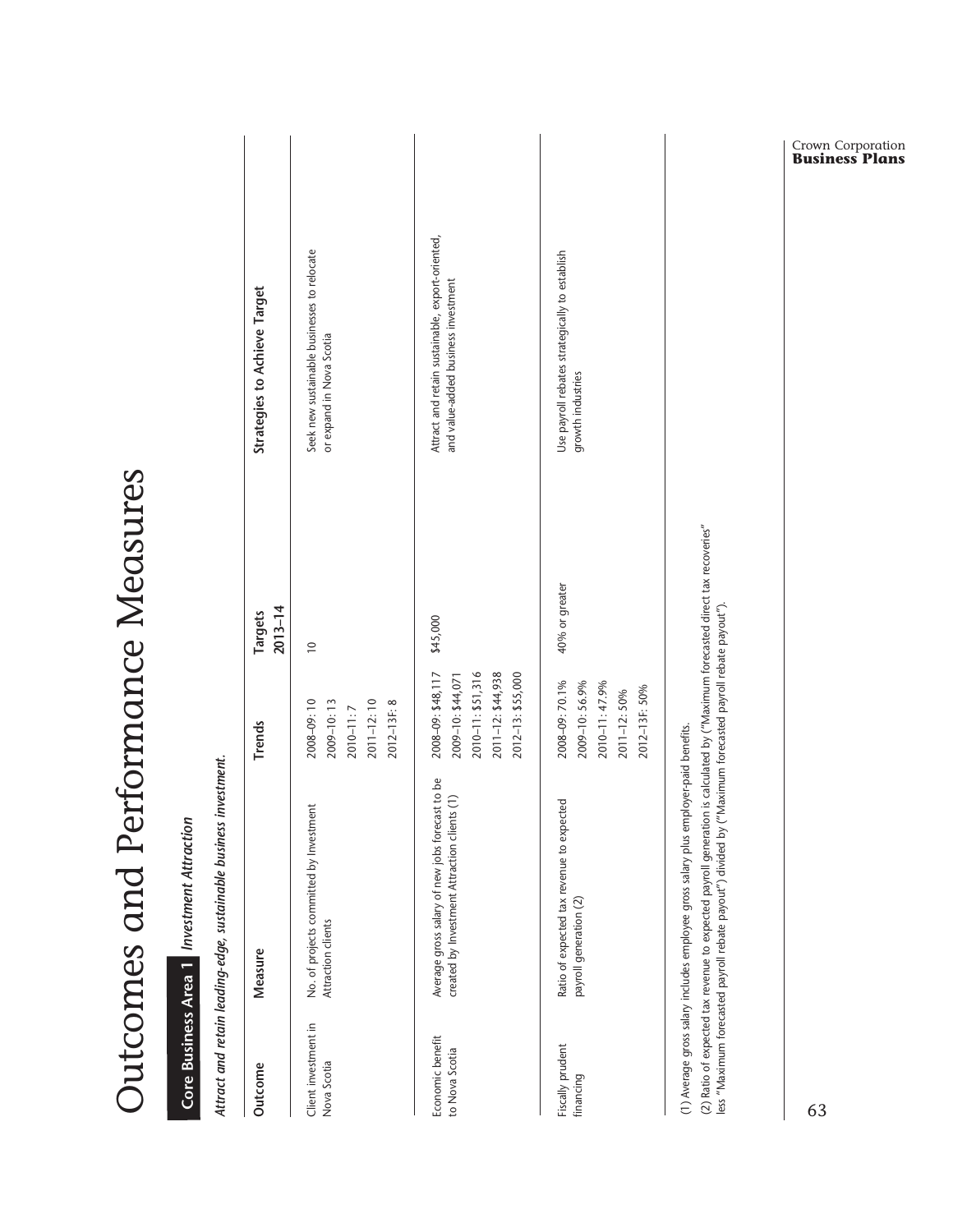| <b>MOVEMENT AND REAL PROPERTY AND REAL PROPERTY</b> |
|-----------------------------------------------------|
|-----------------------------------------------------|

# Core Business Area 2 Trade Development  *Trade Development* **Core Business Area 2**

Promote the growth of new and existing businesses in Nova Scotia by enabling them to succeed with business opportunities in both domestic and international markets. *Promote the growth of new and existing businesses in Nova Scotia by enabling them to succeed with business opportunities in both domestic and international markets.*

| Outcome                                   | Measure                                                                           | <b>Trends</b>                                                                                      | $2013 - 14$<br>Targets | <b>Strategies to Achieve Target</b>                                                                          |
|-------------------------------------------|-----------------------------------------------------------------------------------|----------------------------------------------------------------------------------------------------|------------------------|--------------------------------------------------------------------------------------------------------------|
| New exporters in<br>Nova Scotia           | No, of new clients reporting their first<br>export sale                           | 2012-13F: 20<br>$2011 - 12:31$                                                                     | 25                     | Work with ERDT and other partners to engage companies<br>not taking full advantage of international commerce |
| Market penetration<br>and diversification | No. of clients introduced to new markets /<br>futher advanced in existing markets | 2012-13F: 250<br>2008-09: 269<br>2010-11:326<br>2009-10:287<br>$2011 - 12:441$                     | 325 clients            | Deliver tailored trade development services including<br>trade market intelligence                           |
| Increased export sales                    | Client-reported actual and forecasted<br>export sales                             | 2008-09: \$155.7M<br>2009-10: \$132.9M<br>2010-11: \$140.3M<br>2012-13F: \$220M<br>2011-12: \$318M | \$200 million          | Work with clients to focus on highest-potential markets<br>and opportunities                                 |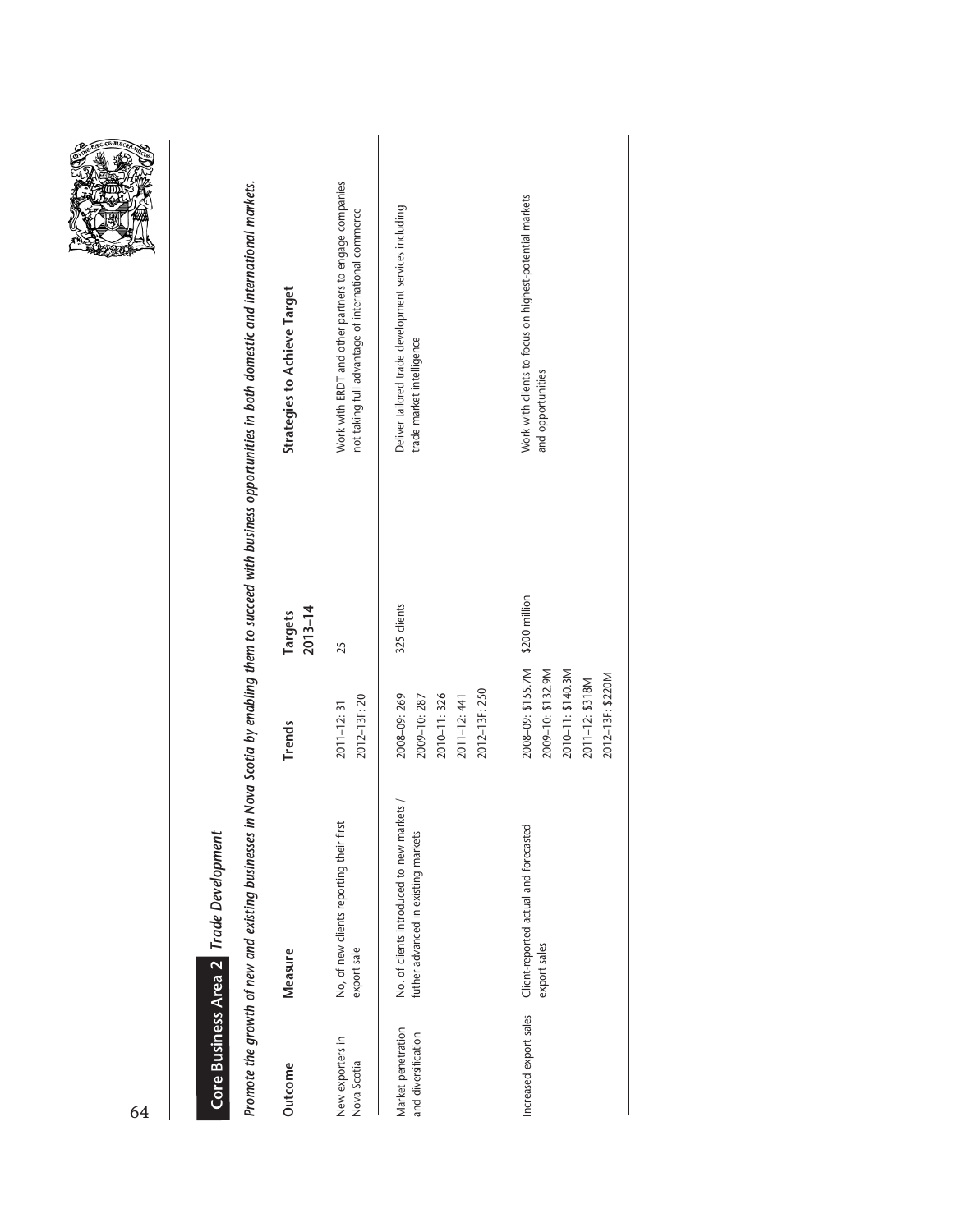|                                                     | Provide access to capital for promising Nova Scotia companies to help them achieve their full potential.<br>Core Business Area 3 Venture Capital |                                                                         |                        |                                                                                                                                                    |
|-----------------------------------------------------|--------------------------------------------------------------------------------------------------------------------------------------------------|-------------------------------------------------------------------------|------------------------|----------------------------------------------------------------------------------------------------------------------------------------------------|
| Outcome                                             | Measure                                                                                                                                          | <b>Trends</b>                                                           | $2013 - 14$<br>Targets | Strategies to Achieve Target                                                                                                                       |
| Incremental equity<br>investment                    | No. of Venture Capital projects authorized                                                                                                       | 2012-13F: 2<br>$2010 - 11:4$<br>$2011 - 12:6$<br>2009-10:4<br>2008-09:5 | $\sim$                 | Deliver tailored equity financing solutions                                                                                                        |
| Positive portfolio<br>growth                        | Year-over-year portfolio valuation growth                                                                                                        | 2012-13F: TBD                                                           | base plus 10%          | Provide capital, strategic direction, and advice to help<br>companies achieve their full potential                                                 |
| investment to the<br>Positive return on<br>province | No. of new external strategic partnerships<br>into NSBI's portfolio (1)                                                                          | 2012-13F: 1                                                             | $\sim$                 | Provide capital, strategic direction, and advice to help<br>companies achieve their full potential and provide a<br>return on the invested capital |
|                                                     | (1) Significant external investor to one of NSBI's portfolio companies                                                                           |                                                                         |                        |                                                                                                                                                    |
| 65                                                  |                                                                                                                                                  |                                                                         |                        | <b>Crown Corporation</b><br><b>Business Plans</b>                                                                                                  |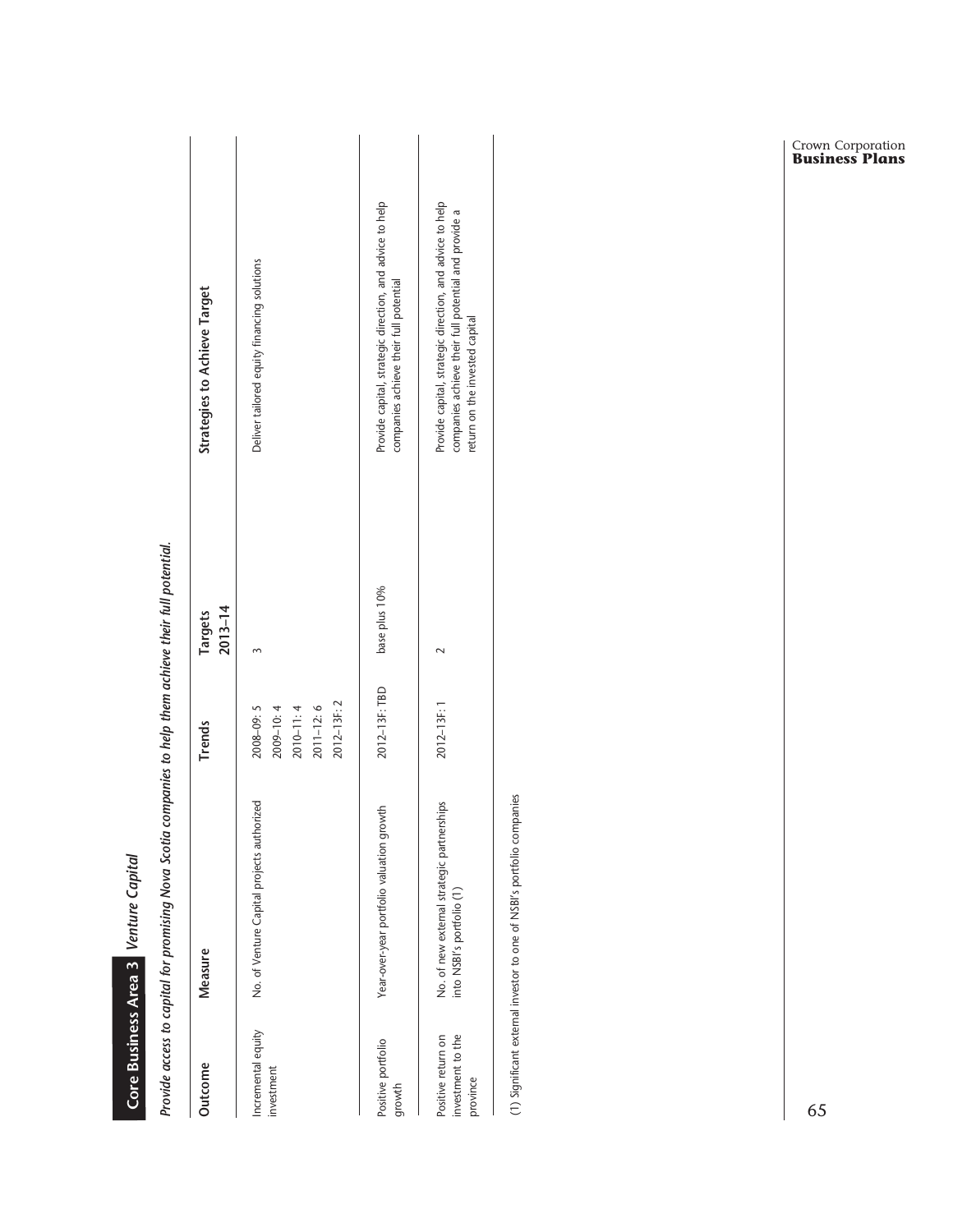| 66                                       |                                                                                                                                                   |                                                                                  |                        |                                                                                        |
|------------------------------------------|---------------------------------------------------------------------------------------------------------------------------------------------------|----------------------------------------------------------------------------------|------------------------|----------------------------------------------------------------------------------------|
|                                          | Core Business Area 4 Business Financing                                                                                                           |                                                                                  |                        |                                                                                        |
|                                          | Provide access to capital for new/existing businesses in Nova Scotia, with the intent of enhancing value-added growth for the province's economy. |                                                                                  |                        |                                                                                        |
| Outcome                                  | Measure                                                                                                                                           | <b>Trends</b>                                                                    | $2013 - 14$<br>Targets | Strategies to Achieve Target                                                           |
| investment projects<br>Incremental value | No. of Business Financing projects authorized                                                                                                     | 2011-12 F: 6 (1)<br>2012-13F: 3<br>2009-10:14<br>2010-11:17<br>2008-09:8         | 10 financings          | Deliver tailored debt financing solutions                                              |
| Increased export sales                   | Portfolio clients year-over-year export<br>sales growth                                                                                           | 2012-13F: TBD                                                                    | 5%                     | Deliver tailored trade development services, including<br>business financing solutions |
| Partner for financing<br>solutions       | Leverage partner/client:NSBI ratio                                                                                                                | 2008-09:1.33<br>2010-11:0.35<br>2012-13F: 0.9<br>2009-10:1.02<br>$2011 - 12:0.5$ | Ratio of 0.5 to 1.0    | Maintain co-investment philosophy                                                      |
| Notes:                                   | (1) Includes 5 loans and 1 material amendment                                                                                                     |                                                                                  |                        |                                                                                        |

1. Base year data not available, as 2012-13 will be the base year for NSBI's next 5-year plan 1. Base year data not available, as 2012–13 will be the base year for NSBI's next 5-year plan 2. 2011-12 data need to be verified and are subject to change

2. 2011–12 data need to be verified and are subject to change 3. 2012-13F trends are forecasts and are subject to change 3. 2012–13F trends are forecasts and are subject to change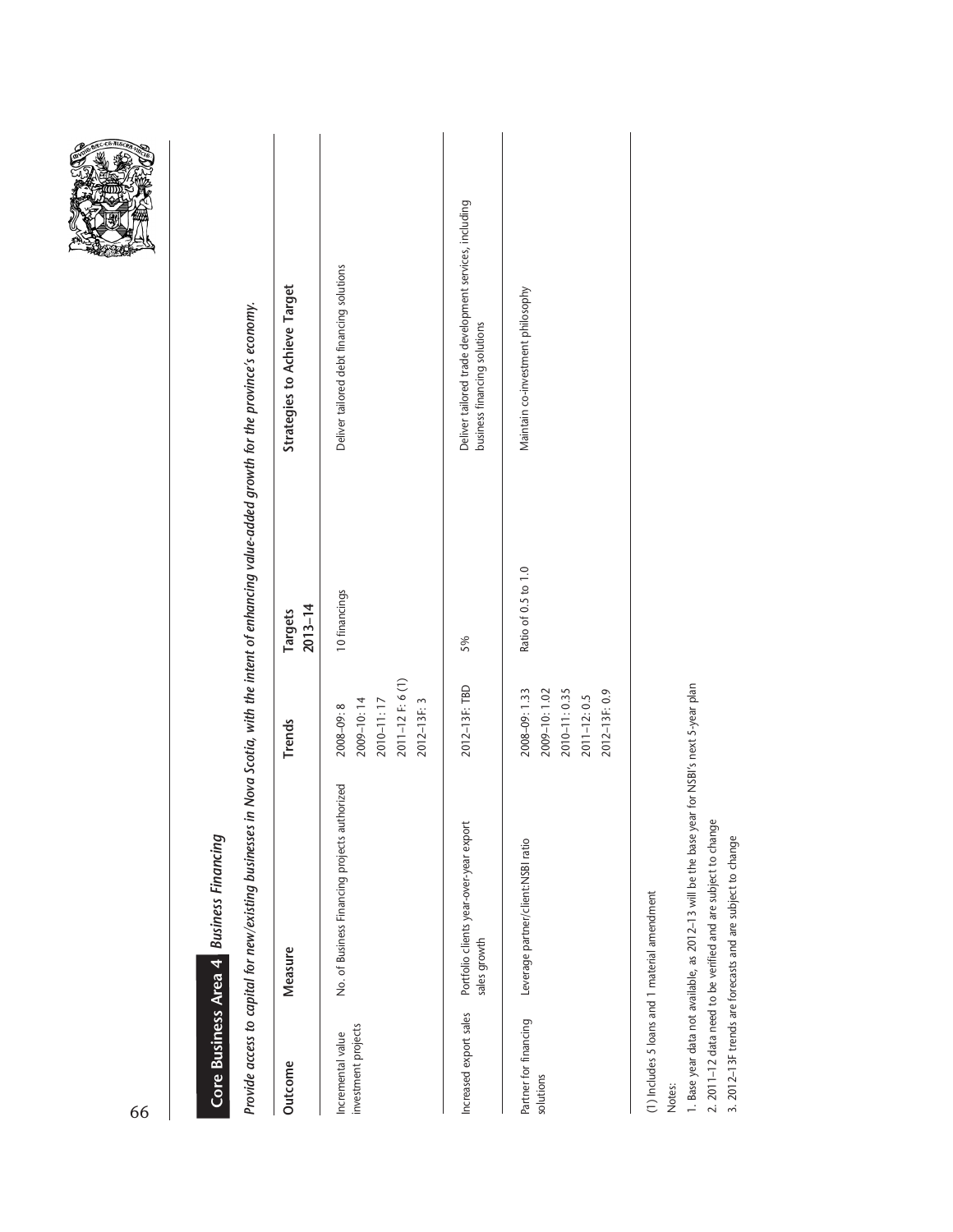**Business Plans** *Nova Scotia Business Incorporated*

Crown Corporation<br>**Business Plans** 

# Appendix 1

#### *Strategic Investment Funds Pursuant to NSBI Regulations, Policies, and Guidelines/Procedures: NSBI 2012–2013 Business Plan*

|                             | <b>Payroll Rebate</b>                                                                                                                                                                                                                                                                                                                                                                     |
|-----------------------------|-------------------------------------------------------------------------------------------------------------------------------------------------------------------------------------------------------------------------------------------------------------------------------------------------------------------------------------------------------------------------------------------|
| Overview                    | The Payroll Rebate is a discretionary, non-entitlement tool intended to promote targeted creation<br>of employment and payroll generation.                                                                                                                                                                                                                                                |
|                             | This financial incentive may be used when it can be shown that an applicant's project generates an<br>economic benefit to the province, which may include export development, external investment in the<br>province, or improved competitiveness of existing businesses, in one or more of the province's key<br>economic sectors.                                                       |
| Amount                      | Rebates will be equivalent to between 5% and 10% of the applicant's gross payroll, depending on the<br>applicant's strategic location or business sector and the economic benefit generated to the province.<br>Additional rebate may be considered where the applicant is hiring individuals with specific skills<br>or experience, or who are new members of the Nova Scotia workforce. |
|                             | All other Nova Scotia provincial government assistance with respect to the project must be<br>disclosed and may influence the rebate amount.                                                                                                                                                                                                                                              |
| Eligibility                 | The applicant's business must be considered eligible according to NSBI's operating regulations.                                                                                                                                                                                                                                                                                           |
|                             | Applications for assistance must be project-based. Projects are expected to create sustainable<br>long-term employment. Cyclical peaks in employment will not be considered for assistance.                                                                                                                                                                                               |
|                             | The project should result in the creation of at least 20 jobs (FTEs) in Nova Scotia. Projects creating<br>fewer than 20 FTEs will be considered when there is high strategic value or strong economic benefit.                                                                                                                                                                            |
|                             | Companies that have previously received assistance under the program will not be eligible for<br>additional assistance unless the project is incremental to the peak FTE level attained by the<br>company under the previously provided assistance.                                                                                                                                       |
|                             | Projects that are considered to be competitively harmful to existing Nova Scotia business<br>will not be considered.                                                                                                                                                                                                                                                                      |
|                             | The Applicant will collect and remit employee payroll taxes in accordance with the<br>Income Tax Act (Canada)                                                                                                                                                                                                                                                                             |
| Application<br>Requirements | Historical and/or projected financial statements of the company and any additional financial<br>information that may be required by NSBI to assess the financial viability of the company.                                                                                                                                                                                                |
|                             | Acceptable reports providing information with respect to the company's ownership, management,<br>products, markets, and suppliers sufficient for NSBI to complete an evaluation of the company's<br>operating risk.                                                                                                                                                                       |
|                             | Project plan, which may include project timelines, budgets, and anticipated impacts of the project<br>on the company's competitiveness.                                                                                                                                                                                                                                                   |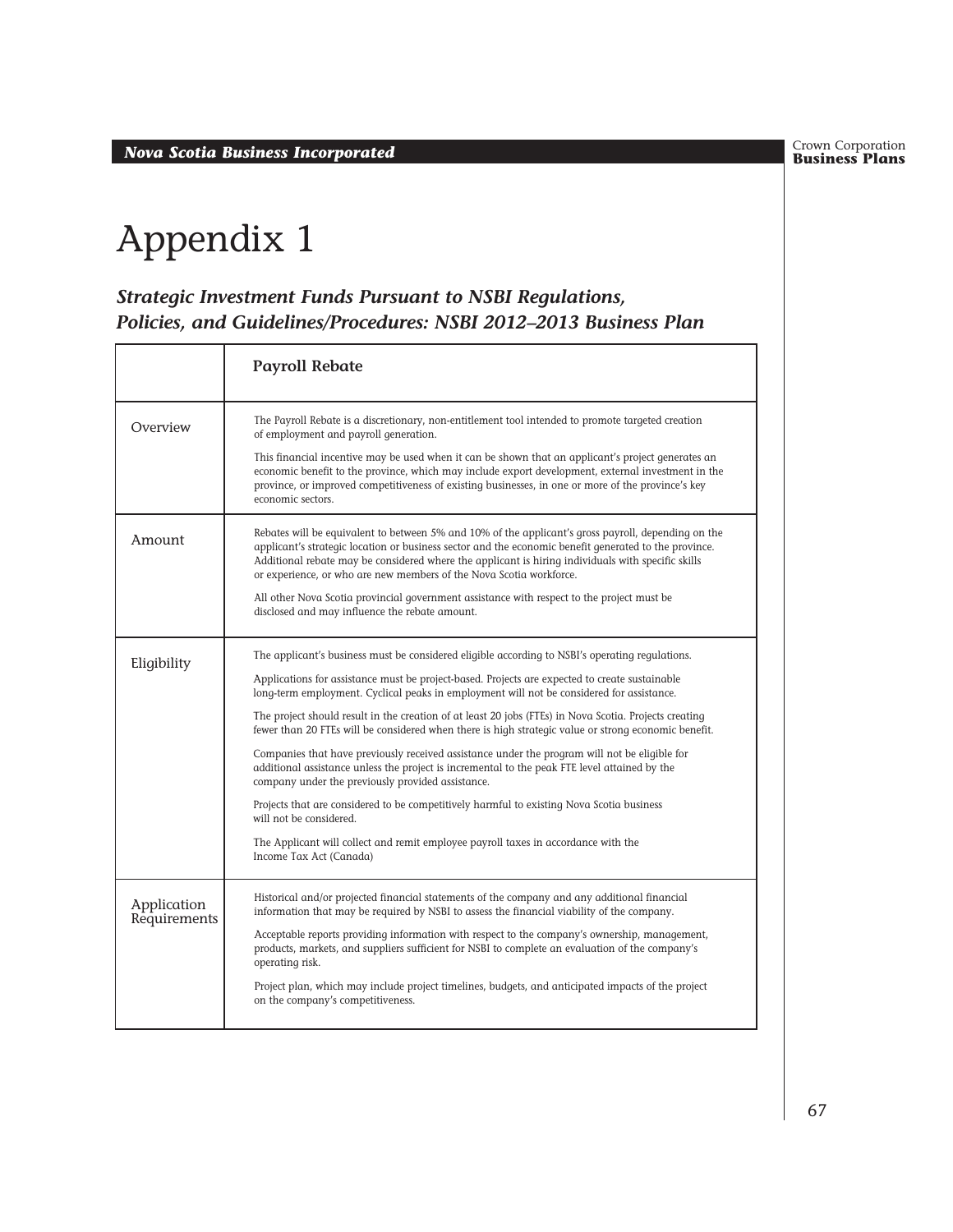

# Appendix 1 (continued)

*Strategic Investment Funds Pursuant to NSBI Regulations, Policies, and Guidelines/Procedures: NSBI 2012–2013 Business Plan*

|                           | <b>Payroll Rebate</b>                                                                                                                                                                                                                                                                     |
|---------------------------|-------------------------------------------------------------------------------------------------------------------------------------------------------------------------------------------------------------------------------------------------------------------------------------------|
| Criteria                  | The company and the project must have reasonable prospects (business plan) for continued<br>growth and success. The company should be profitable, with a proven track record. In addition,<br>the project should be mainly export oriented and/or be in a strategic economic sector.      |
|                           | The company must also demonstrate:                                                                                                                                                                                                                                                        |
|                           | • strong management (corporate and local)                                                                                                                                                                                                                                                 |
|                           | • compliance with Environment Act, Occupational Health and Safety and<br>Labour Standards Code (if already established in Nova Scotia)                                                                                                                                                    |
|                           | • economic benefit to the province (e.g., estimated number of jobs created linkages<br>with other sectors, improved competitiveness, non-competition with Nova Scotia<br>industries, import substitution)                                                                                 |
|                           | • an acceptable credit history                                                                                                                                                                                                                                                            |
|                           |                                                                                                                                                                                                                                                                                           |
| Performance<br>Conditions | Assistance is contingent on specific targets the company must achieve, which will typically<br>be the creation of $(x)$ jobs by (date), with an average annual salary/wage of $\frac{1}{2}$ (amount).<br>These targets are expected to still be in place at the end of the rebate period. |
|                           | The applicant must provide an annual report, which will typically be an auditor's report,<br>certifying that the employment, wage and other targets have been achieved. The report must<br>contain the following information:                                                             |
|                           | Incremental gross wage or payroll bill (including benefits) and the number of incremental<br>employees and hours worked according to the Company's records on each anniversary date<br>from the project commencement;                                                                     |
|                           | • Gross wage or payroll bill (including benefits) and the total number of employees of the<br>company on each anniversary date from the project commencement.                                                                                                                             |
|                           | • Incremental employees province of residence                                                                                                                                                                                                                                             |
|                           |                                                                                                                                                                                                                                                                                           |
| Payment<br>Terms          | Rebates will be paid following provision by the company of all information required by NSBI<br>to verify compliance with the terms and conditions of the payroll rebate agreement.                                                                                                        |
|                           | In most cases, rebates will be paid annually on each anniversary from the project commencement;                                                                                                                                                                                           |
|                           | Payment term generally average five years.                                                                                                                                                                                                                                                |
|                           |                                                                                                                                                                                                                                                                                           |